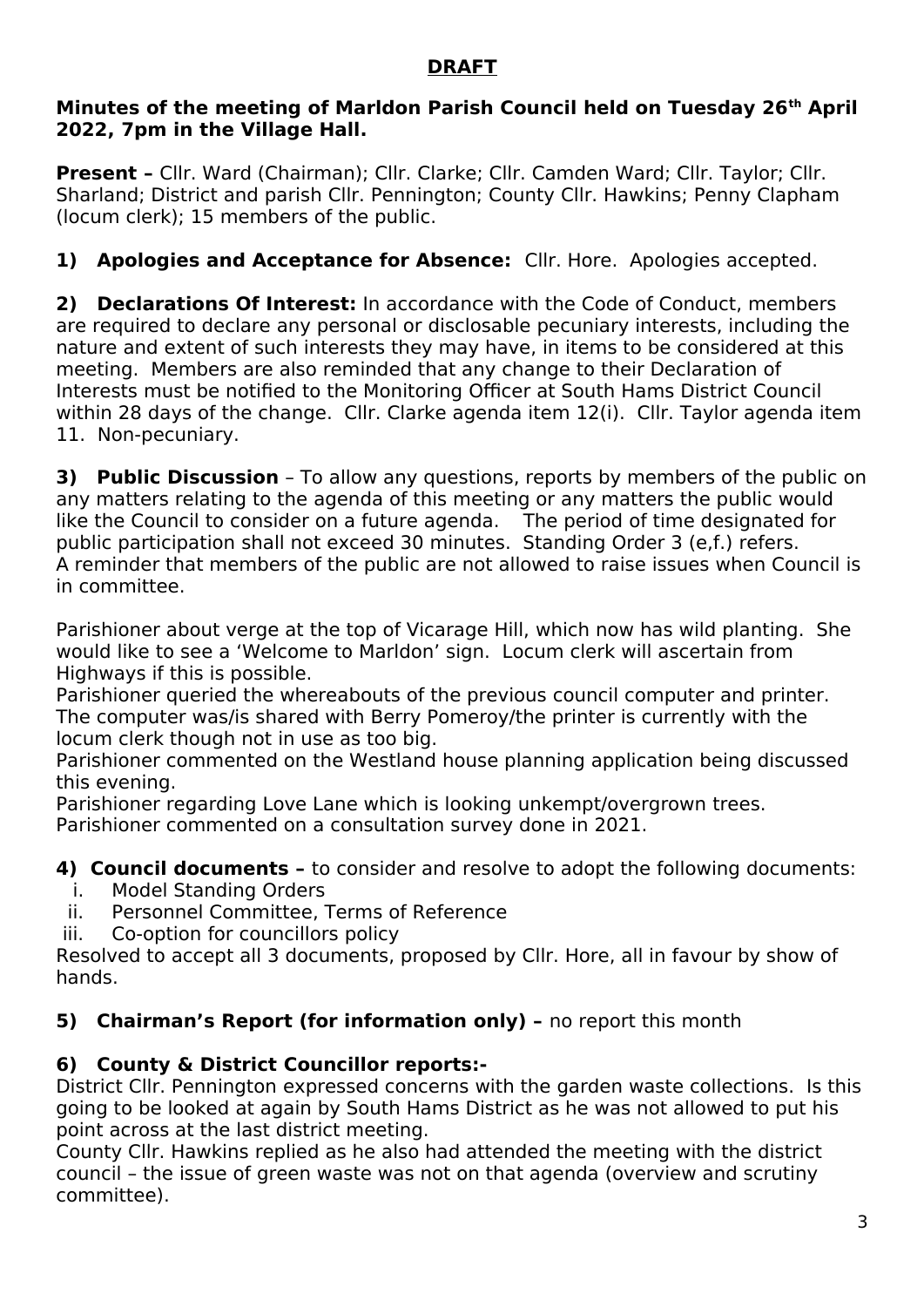Cllr. Pennington updated Council on the contract with the leisure operators for South Hams; all 4 centres are to remain open. Fusion is the leisure operator. All 4 will have solar panels installed this autumn. South Hams Council have deferred payments from Fusion for a while enabling them to remain open. Met with the governor of the NHS Trust Torbay/Totnes hospital. Attempting to get the minor injuries unit re-opened at Totnes. £10K has been donated to the national fund for Ukraine, think there are 44 Ukraine residents currently being housed in the South Hams at present. Green waste service has restarted 28<sup>th</sup> March, just patchy at present.

### **7) Minutes – to approve and sign the Minutes of the meeting held on the 15th March 2022.**

Cllr. Sharland was acting chairman at this meeting and does not consider the draft minutes to be accurate. These minutes will be amended and brought to the May meeting for approval. All agreed by show of hands..

**8) Information Commissioners Office -** Council received a freedom of information request together with a subject access request  $3<sup>rd</sup>$  June 2021. The complainant considered the original reply from Council to be inadequate and reported the council to the ICO. Under this complaint, the council have one opportunity to justify their position.

Cllr. Sharland reported as follows -

The ICO have requested this information and would support Council's view that the data would remain confidential. Extra time has been granted to gather the requirements to the middle of May.

## **9) Moved to a part 2 at the end of the meeting.**

**10) Jubilee Meadow and the application to the National Trust –** Cllr. Camden-Ward to report. To agree actions and associated expenditure. An application has gone in for an assessment for a new shed to go up on the meadow. This will cost because of change of use. The shed has been purchased and is in storage. Agenda for next meeting for an update.

**11) Cemetery -** to receive an update from Cllr. Taylor. No information to hand at present. Gates at top entrance are down; require repairing at some time.

# **12) PLANNING:**

**Planning Applications** – South Hams Council has asked for comments from the Town Council on the following planning applications:

i. 0303/22/OPA (Updated site address) Outline application all matters reserved for erection of 30 homes of two, three and four bedroom sizes with associated roads, paths, landscaping drainage, 30% of which would be affordable housing, land off Moorview, Westerland, Marldon.

**OBIECTION** 

- The site lies outside the development boundary of Marldon Parish
- The local primary school is full
- The sewage system is already under strain
- This number of homes will create an enormous amount of extra traffic on already over-used roads
- ii. 0811/22/FUL Provision of an agricultural livestock building and two silage clamps, Brownscombe Hill, Marldon. 1 of 6
- iii. 0812/22/FUL Provision of an agricultural livestock building and engineering works for a manure store, Brownscombe Hill. 2 of 6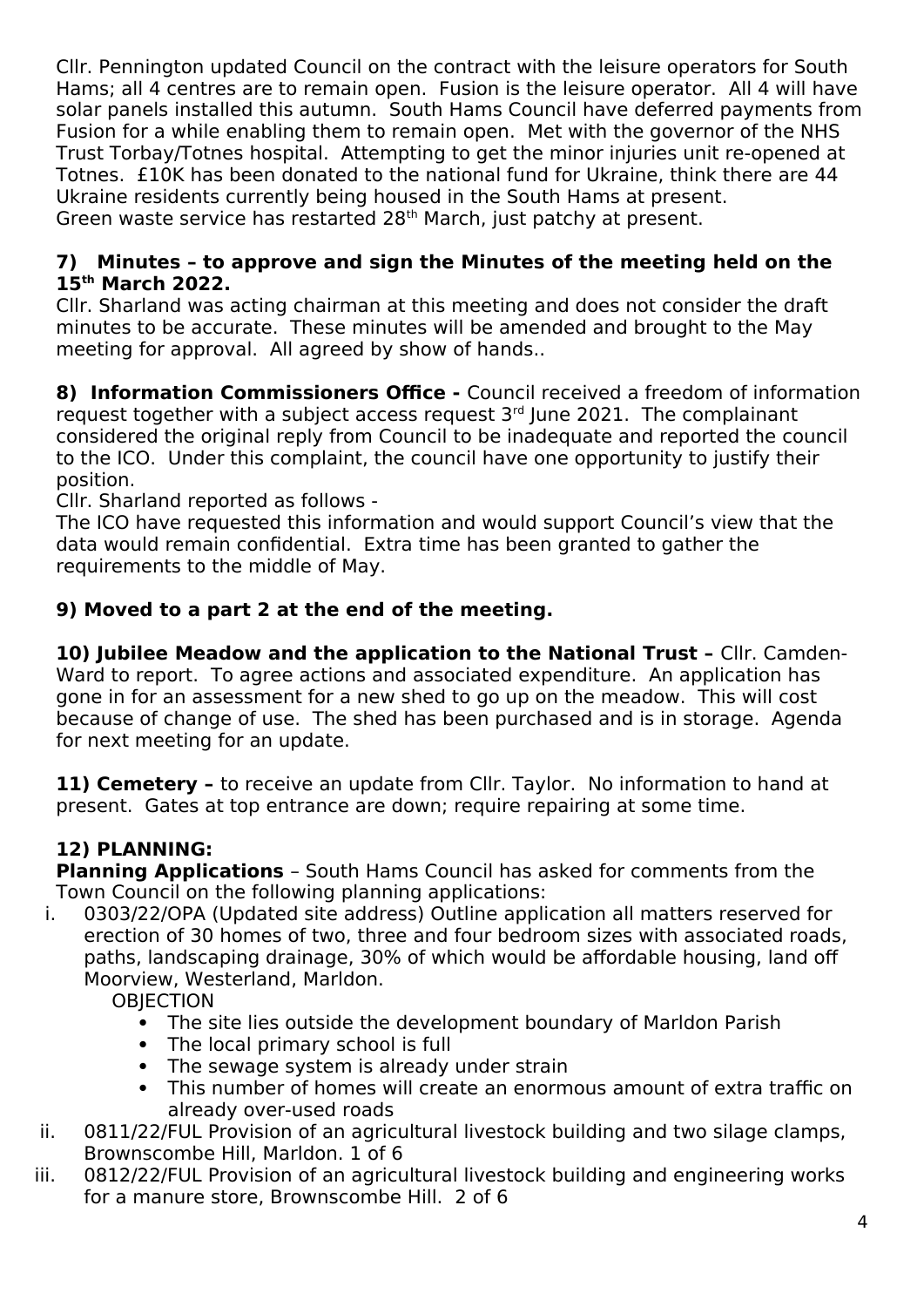- iv. 0813/22/FUL Provision of an agricultural store building, Brownscombe. 3 of 6
- v. 0814/22/FUL Provision of an agricultural store building, Brownscombe. 4 of 6
- vi. 0815/22/FUL Provision of an agricultural grain store, Brownscombe. 5 of 6
- vii. 0816/22/FUL Provision of an agricultural grain store, Brownscombe. 6 of 6 OBJECTION to all 6 applications. Over development of the site.
- viii. 1022/22/HHO Householder application to thermally upgrade existing dormer roof and further extending dormer extension on front elevation to create an additional bedroom and bathroom, 4 Nether Meadow, Marldon. NO OBJECTION.
- ix. 1304/21/ARM Revised plans received for approval of reserved matters following outline approval 34/1890/15/O RMC Quarry, the Old Kiln (out of time)
- x. 1940/21/HHO Application to move front verandah and rear store room. Erection of two-storey rear extension, new conservatory and entrance porch to front elevation. Construction of four-car garage with gym/studio above, Westerland House, Marldon.

Standing orders suspended for parishioner to comment.

Standing orders resumed.

OBJECTION – Council consider this site to be over-large for the area.

# **13) FINANCE:** Camden-Ward)

**Expenditure:** HMRC payment for S. Watts, final £425.81 (refund to Cllr.

Visionict website hosting/emails/ £463.66 Cq Mrs. S. Watt – new council laptop £288.00 DALC annual subscription **£521.17** Philip Hart - play inspections £100.00 Play Inspection Co - annual check £180.00 Visonict registration of .gov domain£126.00

### **Income:**

Bank Reconciliation circulated to all councillors at the meeting. Bank statements not to hand so no reconciliation was possible.

Council resolved to accept the receipts and payments account. Proposed by Cllr. Ward, all in favour by show of hands.

14) Banking Arrangements - Council to consider amalgamating all bank accounts into one main account currently with Bank of Ireland, this to include the account with the NS & I. To agree actions. Resolved to action, proposed by Cllr. Hore, all agreed by show of hands.

**15) Internal Auditor for Council -** to agree the appointment of an internal auditor. Locum clerk to report.

Resolved to appoint Hania Lee of Lee Accounting to be the internal auditor for this financial year.

**16) Appointment of replacement Clerk to the Council - to receive an update,** Cllr. Taylor.